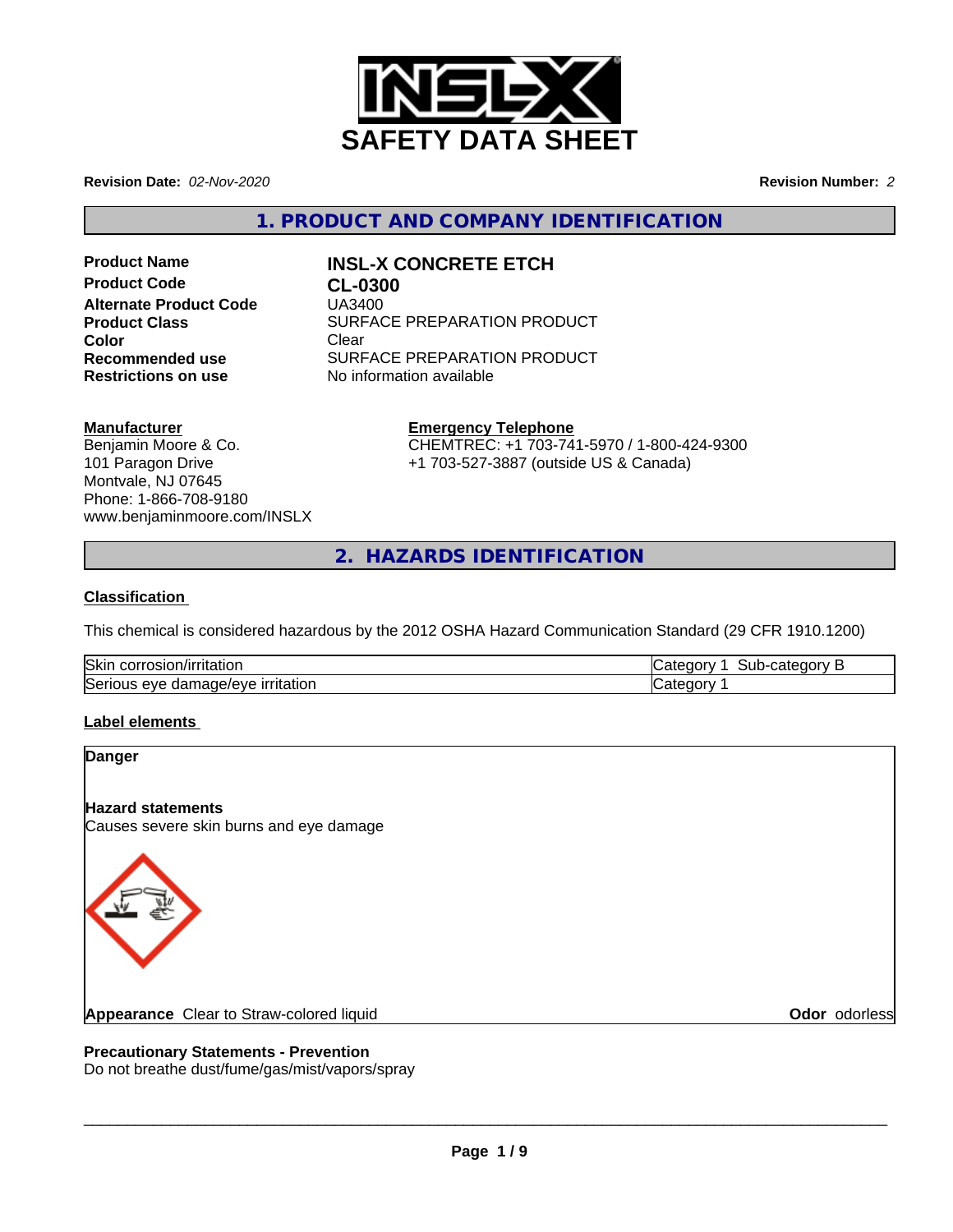Wash face, hands and any exposed skin thoroughly after handling Wear protective gloves/protective clothing/eye protection/face protection

#### **Precautionary Statements - Response**

Immediately call a POISON CENTER or doctor/physician

#### **Eyes**

IF IN EYES: Rinse cautiously with water for several minutes. Remove contact lenses, if present and easy to do. Continue rinsing

Immediately call a POISON CENTER or doctor/physician

## **Skin**

IF ON SKIN (or hair): Remove/Take off immediately all contaminated clothing. Rinse skin with water/shower Wash contaminated clothing before reuse

#### **Inhalation**

IF INHALED: Remove victim to fresh air and keep at rest in a position comfortable for breathing Immediately call a POISON CENTER or doctor/physician **Ingestion**

IF SWALLOWED: Rinse mouth. DO NOT induce vomiting

## **Precautionary Statements - Storage**

Store locked up

#### **Precautionary Statements - Disposal**

Dispose of contents/container to an approved waste disposal plant

## **Hazards not otherwise classified (HNOC)**

Not applicable

#### **Other information**

No information available

## **3. COMPOSITION INFORMATION ON COMPONENTS**

| ີh≙⊾<br>name<br>- --             | -<br>ы.<br>טוי            | .<br>$\overline{\phantom{a}}$<br>--<br>4 H X<br>$\sqrt{2}$ |
|----------------------------------|---------------------------|------------------------------------------------------------|
| -<br>iosphoric acid<br>∵∼اف<br>w | ററെ<br>766<br>-סב<br>- זי | $\sim$<br>60<br><br>ັບ<br>--                               |

## **4. FIRST AID MEASURES**

| <b>General Advice</b> | Call a poison control center or doctor for treatment advice. Have the product<br>containers or label with you when calling a poison control center or doctor, or<br>going for treatment.                                        |
|-----------------------|---------------------------------------------------------------------------------------------------------------------------------------------------------------------------------------------------------------------------------|
| <b>Eye Contact</b>    | Immediate medical attention is required. Immediately flush with plenty of water.<br>After initial flushing, remove any contact lenses and continue flushing for at least<br>15 minutes.                                         |
| <b>Skin Contact</b>   | Wash off immediately with plenty of water removing all contaminated clothes and<br>shoes. In case of burns, immediately cool affected skin for as long as possible with<br>cold water. Immediate medical attention is required. |
| <b>Inhalation</b>     | IF INHALED: Remove to fresh air and keep at rest in a position comfortable for<br>breathing. Call a physician or poison control center immediately.                                                                             |
|                       |                                                                                                                                                                                                                                 |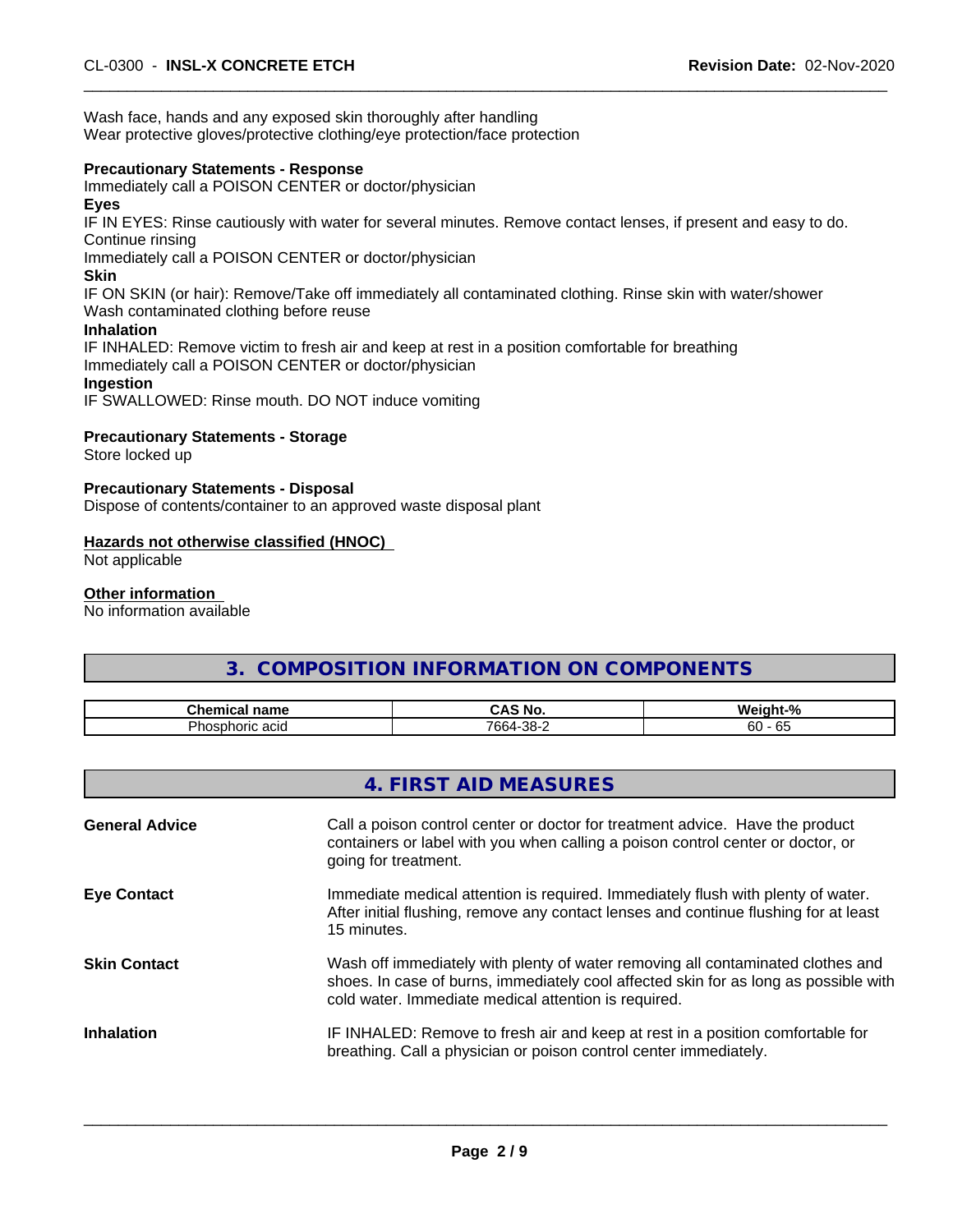| Ingestion                                                               |                                                               | Rinse mouth with water. Do NOT induce vomiting. Call a physician or poison<br>control center immediately.                                    |                                                    |              |  |
|-------------------------------------------------------------------------|---------------------------------------------------------------|----------------------------------------------------------------------------------------------------------------------------------------------|----------------------------------------------------|--------------|--|
| <b>Most Important</b><br><b>Symptoms/Effects</b>                        |                                                               | Causes burns to skin and eyes.                                                                                                               |                                                    |              |  |
| <b>Notes To Physician</b>                                               |                                                               | Treat symptomatically.                                                                                                                       |                                                    |              |  |
|                                                                         |                                                               |                                                                                                                                              | 5. FIRE-FIGHTING MEASURES                          |              |  |
| <b>Suitable Extinguishing Media</b>                                     |                                                               | Use extinguishing measures that are appropriate to local<br>circumstances and the surrounding environment.                                   |                                                    |              |  |
| Protective equipment and precautions for firefighters                   |                                                               | As in any fire, wear self-contained breathing apparatus<br>pressure-demand, MSHA/NIOSH (approved or equivalent)<br>and full protective gear. |                                                    |              |  |
| <b>Specific Hazards Arising From The Chemical</b>                       |                                                               | Closed containers may rupture if exposed to fire or<br>extreme heat.                                                                         |                                                    |              |  |
| <b>Sensitivity to mechanical impact</b>                                 |                                                               | No                                                                                                                                           |                                                    |              |  |
| Sensitivity to static discharge                                         |                                                               | No                                                                                                                                           |                                                    |              |  |
| <b>Flash Point Data</b><br><b>Method</b>                                | Flash point (°F)<br>Flash Point (°C)                          |                                                                                                                                              | Not applicable<br>Not applicable<br>Not applicable |              |  |
|                                                                         | <b>Flammability Limits In Air</b>                             |                                                                                                                                              |                                                    |              |  |
|                                                                         | Lower flammability limit:<br><b>Upper flammability limit:</b> |                                                                                                                                              | Not applicable<br>Not applicable                   |              |  |
| <b>NFPA</b>                                                             | Health: 3                                                     | Flammability: 0                                                                                                                              | Instability: 0                                     | Special: COR |  |
| <b>NFPA Legend</b><br>0 - Not Hazardous<br>1 - Slightly<br>2 - Moderate |                                                               |                                                                                                                                              |                                                    |              |  |

3 - High

4 - Severe

*The ratings assigned are only suggested ratings, the contractor/employer has ultimate responsibilities for NFPA ratings where this system is used.*

*Additional information regarding the NFPA rating system is available from the National Fire Protection Agency (NFPA) at www.nfpa.org.*

## **6. ACCIDENTAL RELEASE MEASURES**

| <b>Personal Precautions</b> | Attention! Corrosive material. Avoid contact with skin, eyes and clothing. Ensure<br>adequate ventilation. Use personal protective equipment. Evacuate personnel to<br>safe areas. |
|-----------------------------|------------------------------------------------------------------------------------------------------------------------------------------------------------------------------------|
| <b>Other Information</b>    | Wear personal protective equipment. Prevent further leakage or spillage if safe to                                                                                                 |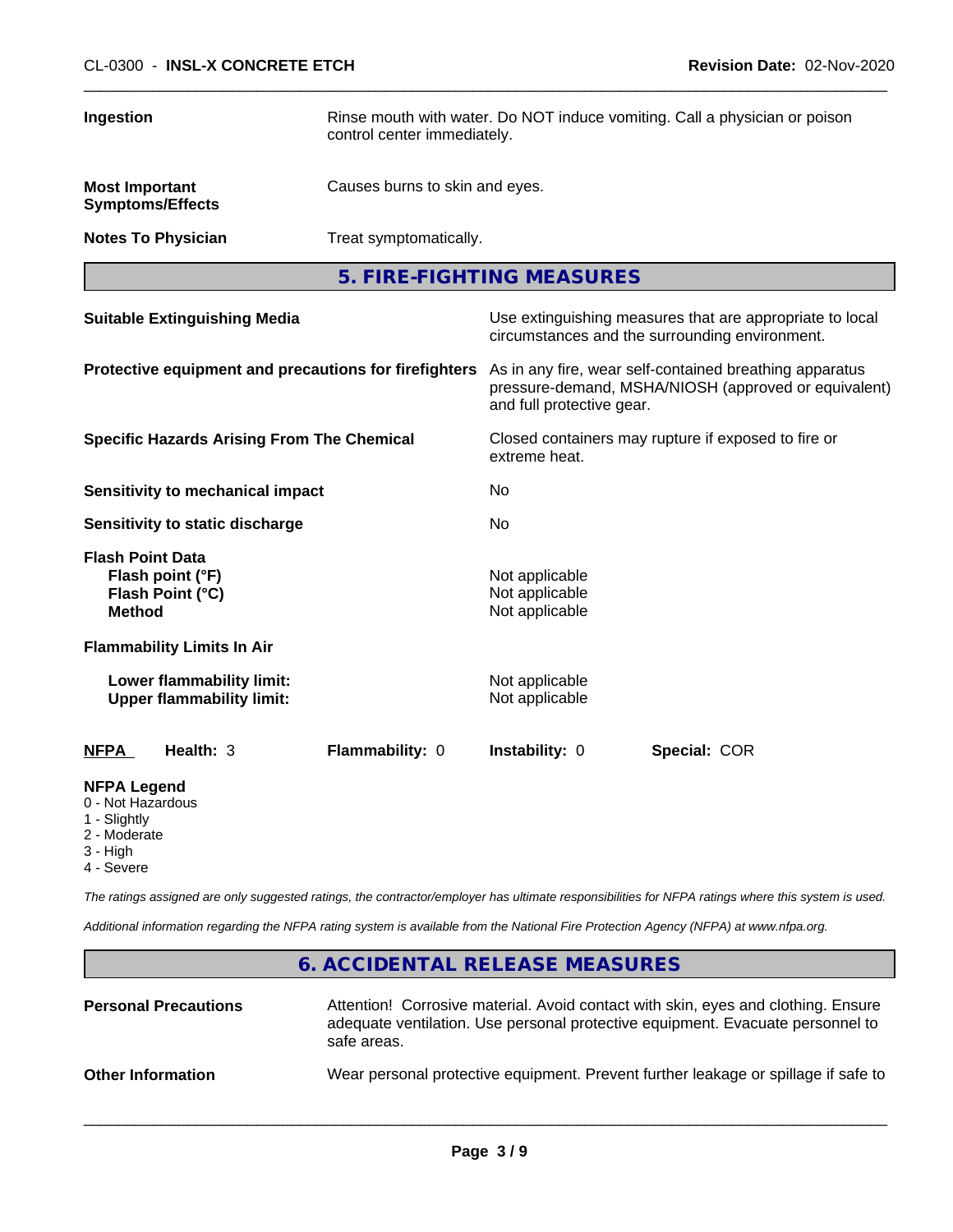|                                  | do so. Do not allow material to contaminate ground water system. Prevent product<br>from entering drains. Do not flush into surface water or sanitary sewer system.<br>Local authorities should be advised if significant spillages cannot be contained. |
|----------------------------------|----------------------------------------------------------------------------------------------------------------------------------------------------------------------------------------------------------------------------------------------------------|
| <b>Environmental precautions</b> | See Section 12 for additional Ecological Information.                                                                                                                                                                                                    |
| <b>Methods for Cleaning Up</b>   | Neutralize with commercially available decontamination solutions. Dam up. Soak<br>up with inert absorbent material. Pick up and transfer to properly labeled<br>containers. Clean contaminated surface thoroughly.                                       |
|                                  | 7. HANDLING AND STORAGE                                                                                                                                                                                                                                  |
| <b>Handling</b>                  | Wear personal protective equipment. Prevent contact with skin, eyes and clothing.<br>Do not breathe vapors or spray mist. In case of insufficient ventilation, wear<br>suitable respiratory equipment.                                                   |
| <b>Storage</b>                   | Store in original container. Keep container tightly closed in a dry and<br>well-ventilated place. Keep out of the reach of children.                                                                                                                     |
| <b>Incompatible Materials</b>    | Combustible materials, metals, caustics                                                                                                                                                                                                                  |
|                                  |                                                                                                                                                                                                                                                          |

## **8. EXPOSURE CONTROLS/PERSONAL PROTECTION**

#### **Exposure Limits**

| <b>Chemical name</b> | <b>ACGIH TLV</b>                       | <b>OSHA PEL</b>             |
|----------------------|----------------------------------------|-----------------------------|
| Phosphoric acid      | <b>STEI</b><br>-ma/m≅<br>. ـ ـ ـ ـ ا ت | <b>TWA</b><br>. ma/m<br>. . |
|                      | TWA:<br>ma/m·                          |                             |

#### **Legend**

ACGIH - American Conference of Governmental Industrial Hygienists Exposure Limits OSHA - Occupational Safety & Health Administration Exposure Limits N/E - Not Established

**Engineering Measures** Ensure adequate ventilation, especially in confined areas.

## **Personal Protective Equipment**

| <b>Eye/Face Protection</b>    | Tightly fitting safety goggles. If splashes are likely to occur, wear Face-shield.                                                                                                 |
|-------------------------------|------------------------------------------------------------------------------------------------------------------------------------------------------------------------------------|
| <b>Skin Protection</b>        | Protective gloves and impervious clothing.                                                                                                                                         |
| <b>Respiratory Protection</b> | In operations where exposure limits are exceeded, use a NIOSH approved<br>respirator that has been selected by a technically qualified person for the specific<br>work conditions. |
| <b>Hygiene Measures</b>       | Avoid contact with skin, eyes and clothing. Remove and wash contaminated<br>clothing before re-use. Wash thoroughly after handling.                                                |

## **9. PHYSICAL AND CHEMICAL PROPERTIES**

**Density (lbs/gal) Specific Gravity** 1.25 - 1.30

**Appearance**<br> **Appearance**<br> **Odor**<br> **Odor**<br> **Odor Odor** odorless **Odor Threshold**<br> **Density (Ibs/qal)**<br> **Density (Ibs/qal)**<br> **Compared Acts:** 10.5 - 10.8 **pH** No information available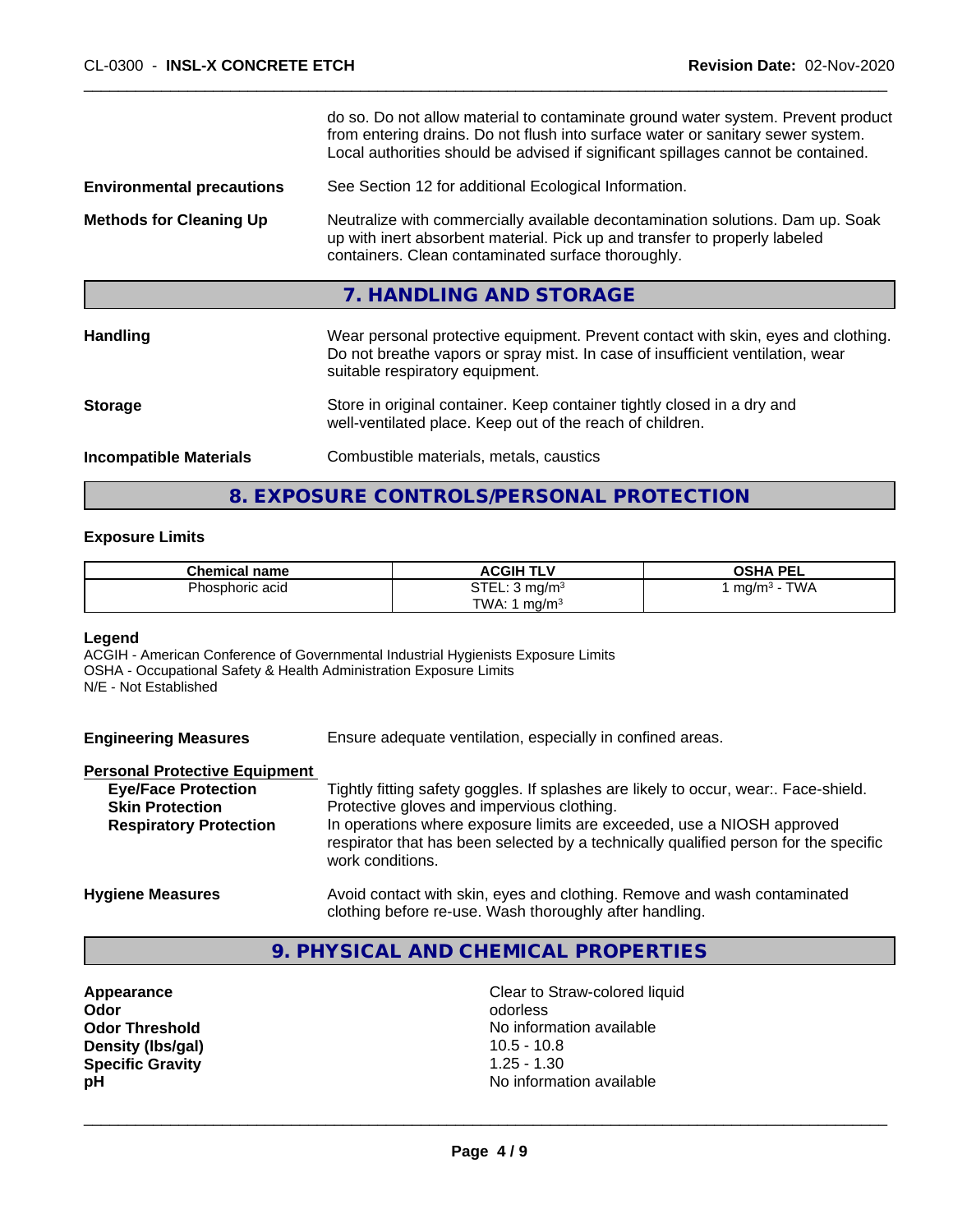**Viscosity (cps)** No information available **Solubility(ies)** Soluble in water<br> **Water solubility** No information a **Water solubility**<br> **Evaporation Rate**<br> **Evaporation Rate**<br> **Evaporation Rate Vapor pressure**<br> **Vapor density**<br> **Vapor density**<br> **Vapor density**<br> **Vapor density** Wt. % Solids **Vol. % Solids** 45 - 55 **Wt. % Volatiles** 35 - 45 **Vol. % Volatiles VOC Regulatory Limit (g/L)** < 25 **Boiling Point (°F)** 212 **Boiling Point (°C)** 100 **Freezing point (°F)** 0<br> **Freezing Point (°C)** N **Flash point (°F)** Not applicable **Flash Point (°C)** Not applicable **Method** Not applicable **Flammability (solid, gas)** Not applicable **Upper flammability limit:**<br> **Lower flammability limit:**<br>
Not applicable<br>
Not applicable **Lower flammability limit: Autoignition Temperature (°F)** No information available **Autoignition Temperature (°C)** No information available **Decomposition Temperature (°F)** No information available **Decomposition Temperature (°C)** No information available<br> **Partition coefficient Partition available Partition coefficient** 

**Evaporation Rate** No information available **No information available**<br>55 - 65 **Freezing Point (°C)** No information available

## **10. STABILITY AND REACTIVITY**

| <b>Reactivity</b>                       | Not Applicable                                                                                                                                                                                                                                          |
|-----------------------------------------|---------------------------------------------------------------------------------------------------------------------------------------------------------------------------------------------------------------------------------------------------------|
| <b>Chemical Stability</b>               | Stable under normal conditions.                                                                                                                                                                                                                         |
| <b>Conditions to avoid</b>              | When diluting this product always add this product to<br>water, never the other way around. Adding water directly<br>to this product will cause a violent reaction, Contact with<br>certain metals may liberate hydrogen gas, Prevent from<br>freezing. |
| <b>Incompatible Materials</b>           | Combustible materials, metals, caustics.                                                                                                                                                                                                                |
| <b>Hazardous Decomposition Products</b> | Phosphorous oxides.                                                                                                                                                                                                                                     |
| Possibility of hazardous reactions      | None under normal conditions of use.                                                                                                                                                                                                                    |

## **11. TOXICOLOGICAL INFORMATION**

## **Product Information**

#### **Information on likely routes of exposure**

**Principal Routes of Exposure** Eye contact, skin contact and inhalation.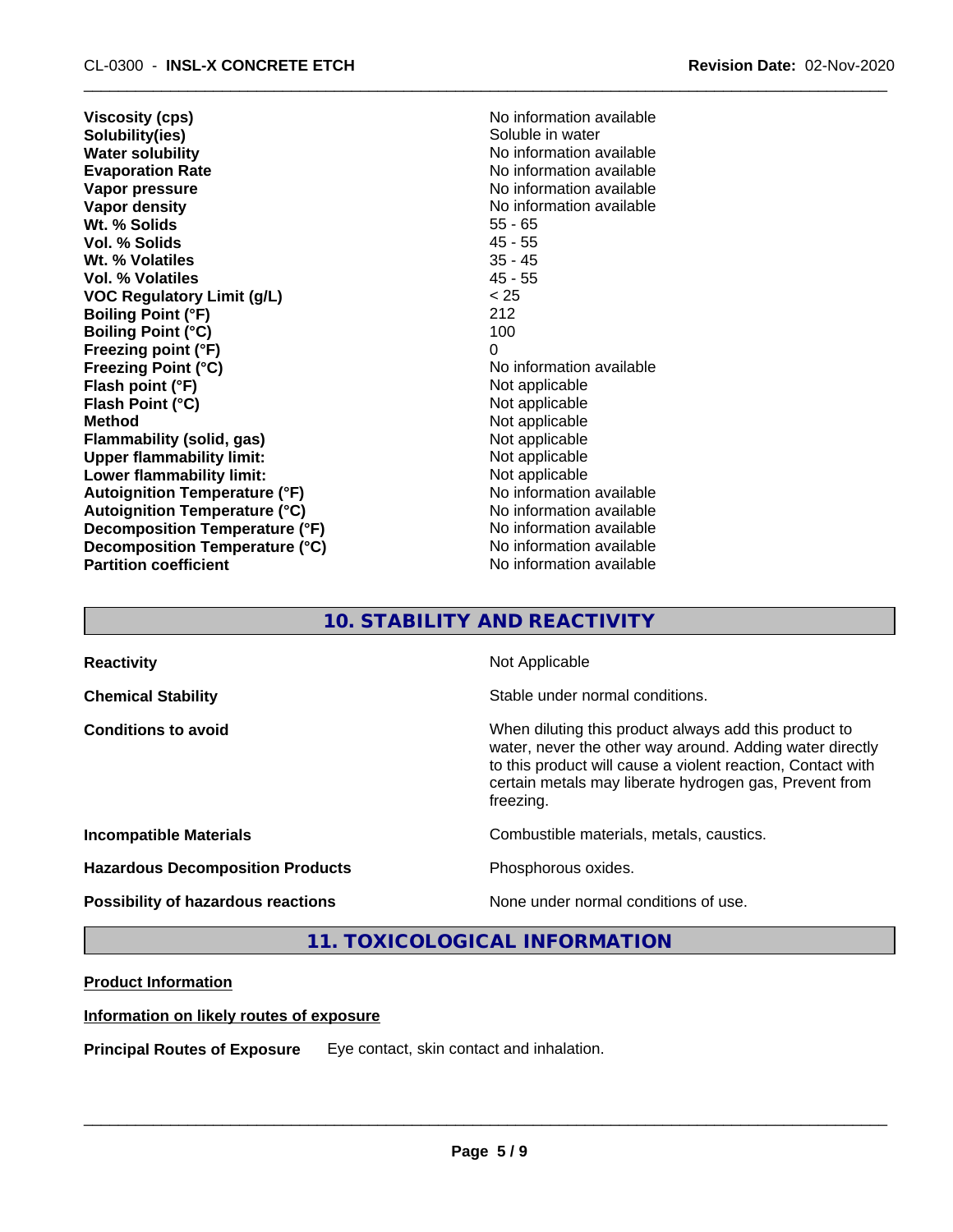| <b>Acute Toxicity</b>                                                                                                                                                                                                                                                                   |                                                                                                                                                                                                                                                                                                                                           |
|-----------------------------------------------------------------------------------------------------------------------------------------------------------------------------------------------------------------------------------------------------------------------------------------|-------------------------------------------------------------------------------------------------------------------------------------------------------------------------------------------------------------------------------------------------------------------------------------------------------------------------------------------|
| <b>Product Information</b>                                                                                                                                                                                                                                                              | No information available                                                                                                                                                                                                                                                                                                                  |
|                                                                                                                                                                                                                                                                                         | Symptoms related to the physical, chemical and toxicological characteristics                                                                                                                                                                                                                                                              |
| <b>Symptoms</b>                                                                                                                                                                                                                                                                         | No information available                                                                                                                                                                                                                                                                                                                  |
|                                                                                                                                                                                                                                                                                         | Delayed and immediate effects as well as chronic effects from short and long-term exposure                                                                                                                                                                                                                                                |
| Eye contact<br><b>Skin contact</b><br><b>Inhalation</b>                                                                                                                                                                                                                                 | Severely irritating to eyes. May cause burns. Risk of serious damage to eyes.<br>Contact causes severe skin irritation and possible burns.<br>Avoid breathing vapors or mists. Harmful by inhalation. Contact with moist mucous<br>membranes of the respiratory system can cause caustic condition resulting in<br>burns.                 |
| Ingestion<br><b>Sensitization</b><br><b>Neurological Effects</b><br><b>Mutagenic Effects</b><br><b>Reproductive Effects</b><br><b>Developmental Effects</b><br><b>Target organ effects</b><br><b>STOT - single exposure</b><br><b>STOT - repeated exposure</b><br>Other adverse effects | Ingestion causes burns of the upper digestive and respiratory tracts.<br>No information available<br>No information available.<br>No information available.<br>No information available.<br>No information available.<br>No information available.<br>No information available.<br>No information available.<br>No information available. |
| <b>Aspiration Hazard</b>                                                                                                                                                                                                                                                                | No information available                                                                                                                                                                                                                                                                                                                  |

**Numerical measures of toxicity**

**The following values are calculated based on chapter 3.1 of the GHS document**

| <b>ATEmix (oral)</b>          | 2498 mg/kg |
|-------------------------------|------------|
| ATEmix (inhalation-dust/mist) | 0.4 mg/L   |

#### **Component Information**

| Chemical name   | Oral LD50                          | Dermal LD50                                                                     | <b>Inhalation LC50</b>                    |
|-----------------|------------------------------------|---------------------------------------------------------------------------------|-------------------------------------------|
| Phosphoric acid | $\Gamma$<br>Rat<br>1530 mg/kg<br>- | Rabbit,<br>$\sim$ $\sim$<br><u>'</u> 740 mg/kg<br>$\overline{\phantom{0}}$<br>- | Rat<br>850<br><b>AL</b><br>≀ ma/m§<br>. . |
| 7664-38-2       |                                    |                                                                                 |                                           |

#### **Chronic Toxicity**

#### **Carcinogenicity**

*There are no known carcinogenic chemicals in this product above reportable levels.*

**12. ECOLOGICAL INFORMATION**

## **Ecotoxicity Effects**

The environmental impact of this product has not been fully investigated.

## **Product Information**

## **Acute Toxicity to Fish**

No information available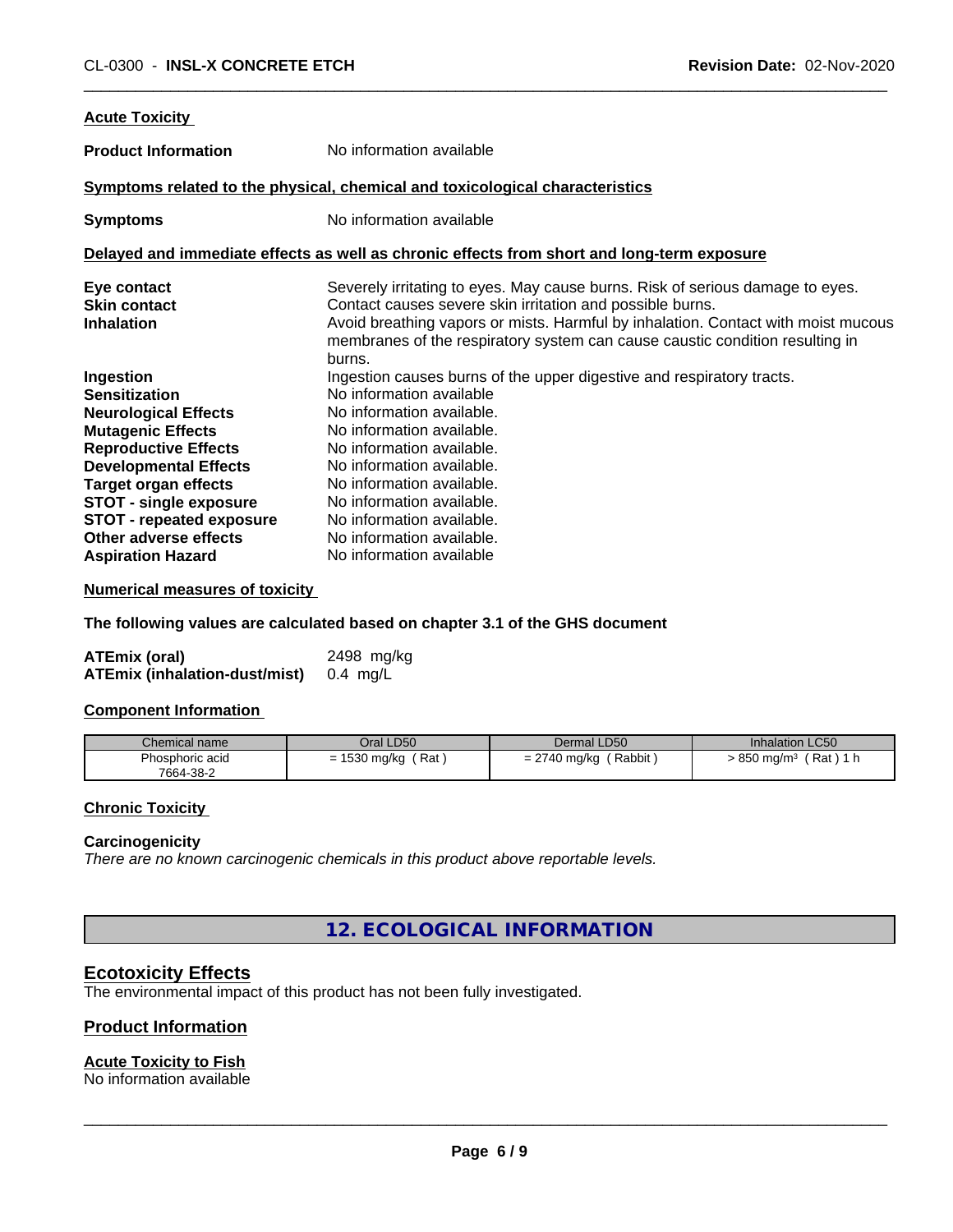#### **Acute Toxicity to Aquatic Invertebrates**

No information available

**Acute Toxicity to Aquatic Plants**

No information available

#### **Persistence / Degradability**

No information available.

#### **Bioaccumulation**

No information available.

#### **Mobility in Environmental Media**

No information available.

#### **Ozone**

No information available

#### **Component Information**

#### **Acute Toxicity to Fish**

No information available

#### **Acute Toxicity to Aquatic Invertebrates**

No information available

#### **Acute Toxicity to Aquatic Plants**

No information available

|                                                                                                                          | 13. DISPOSAL CONSIDERATIONS                                                                                                                                                                                               |
|--------------------------------------------------------------------------------------------------------------------------|---------------------------------------------------------------------------------------------------------------------------------------------------------------------------------------------------------------------------|
| <b>Waste Disposal Method</b>                                                                                             | Dispose of in accordance with federal, state, and local regulations. Local<br>requirements may vary, consult your sanitation department or state-designated<br>environmental protection agency for more disposal options. |
|                                                                                                                          | 14. TRANSPORT INFORMATION                                                                                                                                                                                                 |
| <b>DOT</b><br><b>Proper Shipping Name</b><br><b>Hazard class</b><br>UN-No.<br><b>Packing Group</b><br><b>Description</b> | PHOSPHORIC ACID SOLUTION<br>8<br>UN1805<br>Ш<br>UN1805, PHOSPHORIC ACID SOLUTION, 8, III                                                                                                                                  |
| <b>ICAO / IATA</b>                                                                                                       | Contact the preparer for further information.                                                                                                                                                                             |
| <b>IMDG/IMO</b>                                                                                                          | Contact the preparer for further information.                                                                                                                                                                             |
|                                                                                                                          | 15. REGULATORY INFORMATION                                                                                                                                                                                                |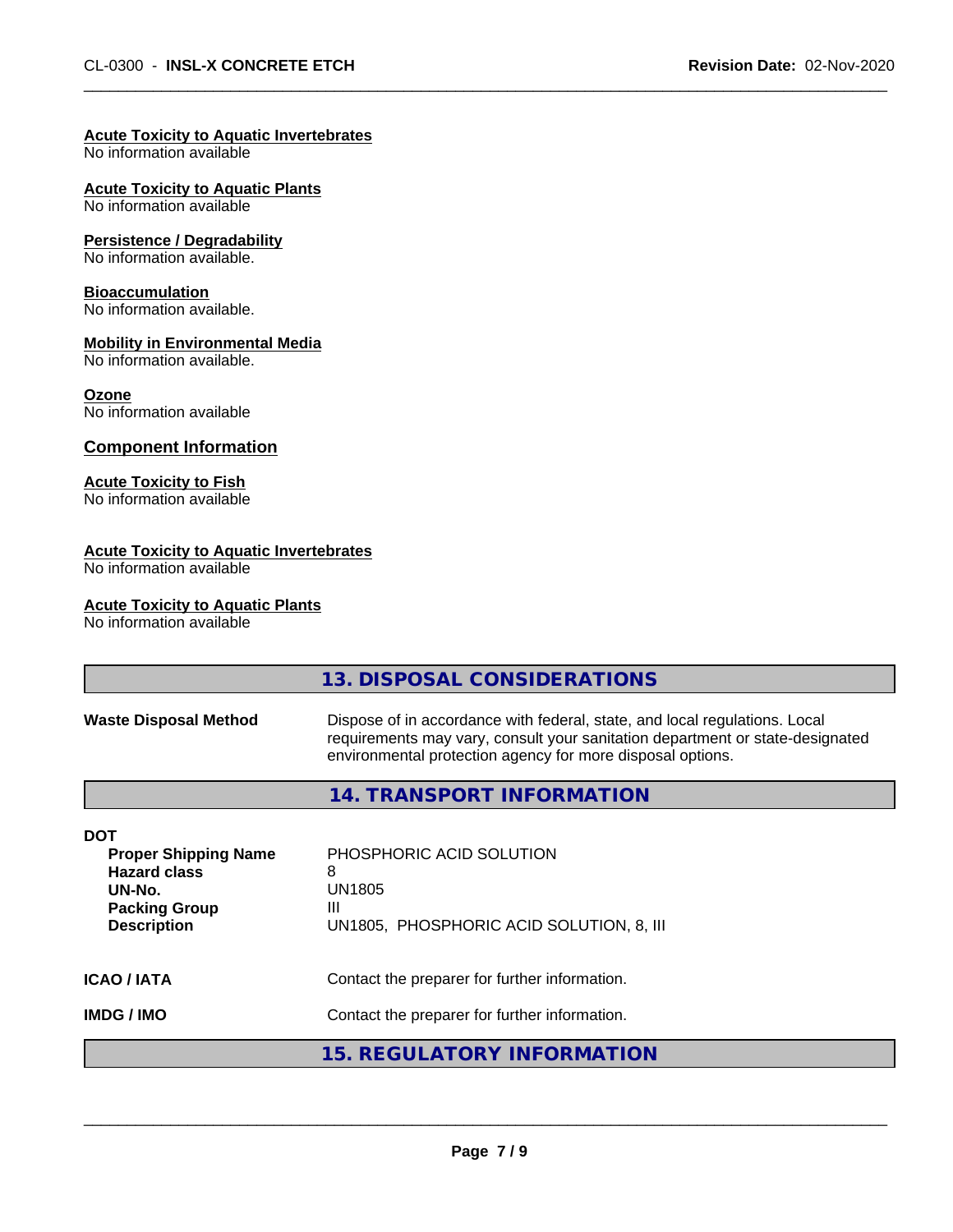## **International Inventories**

| <b>TSCA: United States</b> | Yes - All components are listed or exempt. |
|----------------------------|--------------------------------------------|
| <b>DSL: Canada</b>         | Yes - All components are listed or exempt. |

## **Federal Regulations**

| SARA 311/312 hazardous categorization |     |  |
|---------------------------------------|-----|--|
| Acute health hazard                   | Yes |  |
| Chronic Health Hazard                 | No  |  |
| Fire hazard                           | No  |  |
| Sudden release of pressure hazard     | No  |  |
| <b>Reactive Hazard</b>                | No  |  |

#### **SARA 313**

Section 313 of Title III of the Superfund Amendments and Reauthorization Act of 1986 (SARA). This product contains a chemical or chemicals which are subject to the reporting requirements of the Act and Title 40 of the Code of Federal Regulations, Part 372:

*None*

## **Clean Air Act,Section 112 Hazardous Air Pollutants (HAPs) (see 40 CFR 61)**

This product contains the following HAPs:

*None*

## **US State Regulations**

#### **California Proposition 65**

**AVIMARNING:** Cancer and Reproductive Harm– www.P65warnings.ca.gov

#### **State Right-to-Know**

| Chemic<br>name       | $-$ <b><i>b</i></b> $\cdots$<br>Mε<br>uscus | <b>Jerse</b> v<br>Alov. | าnsvlvania |
|----------------------|---------------------------------------------|-------------------------|------------|
| iosphoric acid<br>ΠU |                                             |                         |            |
| -<br>Dioxane         |                                             |                         |            |

#### **Legend**

X - Listed

| <b>16. OTHER INFORMATION</b>                                                                               |           |                        |                      |          |  |
|------------------------------------------------------------------------------------------------------------|-----------|------------------------|----------------------|----------|--|
| $HMIS -$                                                                                                   | Health: 3 | <b>Flammability: 0</b> | <b>Reactivity: 0</b> | $PPE: -$ |  |
| <b>HMIS Legend</b><br>0 - Minimal Hazard<br>1 - Slight Hazard<br>2 - Moderate Hazard<br>3 - Serious Hazard |           |                        |                      |          |  |